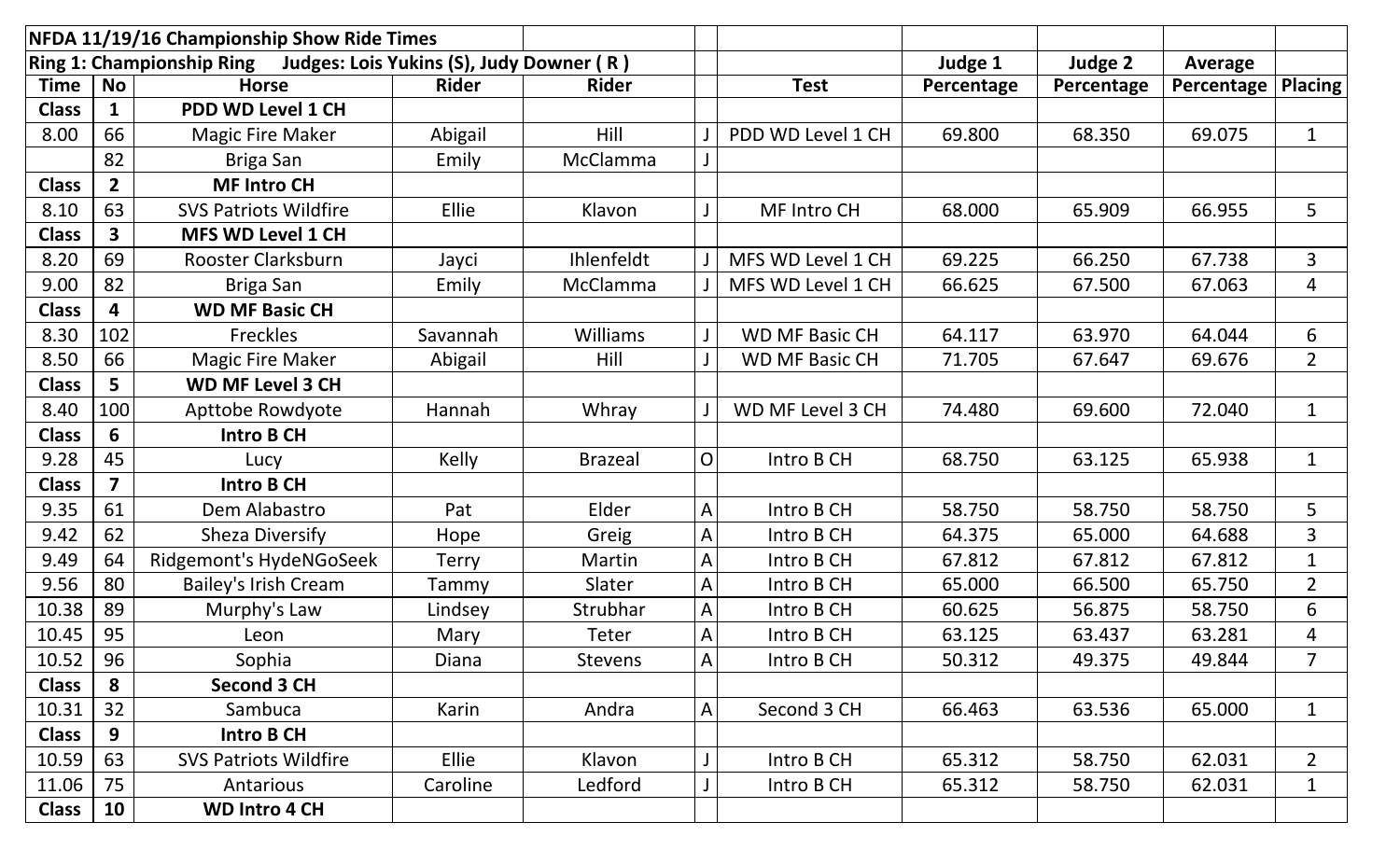| 11.13        | 76  | Miss Awesome Rodder            | Alexander      | Lawrence        |                | WD Intro 4 CH        | 59.655 | 60.000 | 59.828 | $\mathbf{1}$   |
|--------------|-----|--------------------------------|----------------|-----------------|----------------|----------------------|--------|--------|--------|----------------|
| <b>Class</b> | 11  | <b>WD Intro 4 CH</b>           |                |                 |                |                      |        |        |        |                |
| 11.22        | 55  | Sassy N Hollywood              | Kathleen       | Hollister       | $\mathsf{A}$   | WD Intro 4 CH        | 67.586 | 66.034 | 66.810 | $\mathbf{1}$   |
| 11.31        | 68  | <b>Cochise Fire Water Flit</b> | Andrea         | Hollinger       | $\mathsf{A}$   | WD Intro 4 CH        | scr    | scr    | scr    | scr            |
| 11.40        | 67  | <b>Bright Sunlight</b>         | Lauret         | Lawrence        | $\mathsf A$    | WD Intro 4 CH        | 62.758 | 66.206 | 64.482 | 3              |
| 11.49        | 77  | Olenas Smokin Jet              | Chrissy        | Mixon           | A              | WD Intro 4 CH        | 62.931 | 67.758 | 65.345 | $2^{\circ}$    |
| <b>Class</b> | 12  | <b>Training 3 CH</b>           |                |                 |                |                      |        |        |        |                |
| 10.17        | 73  | And A Nod                      | <b>Barbara</b> | Turner          | $\mathsf{A}$   | Training 3 CH (ROT)  | w/d    | w/d    | w/d    | w/d            |
| 10.24        | 98  | Dragon's Lair Crusader         | Heather        | <b>Stalker</b>  | A              | Training 3 CH (ROT)  | 62.272 | 61.363 | 61.818 | $\overline{2}$ |
| 11.58        | 94  | <b>Brown Bunny GSF</b>         | JoAnn          | <b>Stewart</b>  | $\mathsf{A}$   | Training 3 CH        | 66.363 | 61.590 | 63.977 | $\mathbf 1$    |
| 12.07        | 71  | Hotse T. Blackstone            | Lisa           | Kaatz           | $\mathsf{A}$   | Training 3 CH        | 53.636 | 56.136 | 54.886 | 4              |
| 12.14        | 72  | Eden                           | Katie          | Kimball         | $\overline{A}$ | Training 3 CH        | 57.727 | 58.886 | 58.307 | $\overline{3}$ |
| 12.21        |     | Lunch and Morning Awards       |                |                 |                |                      |        |        |        |                |
| <b>Class</b> | 13  | <b>First CH</b>                |                |                 |                |                      |        |        |        |                |
| 1.00         | 74  | Sampson                        | Maryann        | Kinney          | $\mathsf O$    | <b>First CH</b>      | 62.058 | 65.441 | 63.750 | $\mathbf{1}$   |
| <b>Class</b> | 14  | <b>12 CH</b>                   |                |                 |                |                      |        |        |        |                |
| 1.07         | 60  | Renoir                         | Patricia       | Deasy           | $\mathsf O$    | <b>I2 CH</b>         | 58.815 | 60.263 | 59.539 | $\mathbf{1}$   |
| <b>Class</b> | 15  | <b>Training 3 CH</b>           |                |                 |                |                      |        |        |        |                |
| 1.14         | 84  | Charlie Chaplin                | Emma           | Mersereau       | $\mathsf J$    | Training 3 CH        | 56.591 | 61.136 | 58.864 | 5              |
| 9.21         | 99  | Skip's Easy Jo                 | Annemarie      | Walsh           |                | Training 3 CH (ROT)  | 60.000 | 61.136 | 60.568 | 4              |
| 1.28         | 54  | CL Khapurs Piaffe              | Shelby         | <b>Brazeal</b>  |                | Training 3 CH        | 62.954 | 64.545 | 63.750 | 3              |
| 1.35         | 50  | Change of Heart                | Olivia         | Glenn           |                | Training 3 CH        | 69.318 | 70.909 | 70.114 | $\mathbf{1}$   |
| 3.18         | 101 | <b>Jake The Mecedes</b>        | Hannah         | <b>Williams</b> |                | Training 3 CH (ROT)  | 64.773 | 68.409 | 66.591 | $\overline{2}$ |
| <b>Class</b> | 16  | <b>Grand Prix CH</b>           |                |                 |                |                      |        |        |        |                |
| 1.42         | 60  | Renoir                         | Patricia       | Deasy           | $\mathsf{O}$   | <b>Grand Prix CH</b> | 57.800 | 61.500 | 59.650 | $\mathbf{1}$   |
| <b>Class</b> | 17  | <b>Training 3 CH</b>           |                |                 |                |                      |        |        |        |                |
| 1.49         | 83  | Snap My Picture                | Michelle       | McGee           | $\mathsf O$    | Training 3 CH        | 64.090 | 60.681 | 62.386 | $\mathbf{1}$   |
| 1.56         | 90  | Dem Alabastro                  | Adriana        | Smith           | $\mathsf{O}$   | Training 3 CH        | 58.182 | 57.500 | 57.841 | $\overline{2}$ |
| <b>Class</b> | 18  | <b>PSG CH</b>                  |                |                 |                |                      |        |        |        |                |
| 2.03         | 93  | Pop Art                        | Karin          | Andra           | $\mathsf{A}$   | PSG CH               | 52.237 | 57.386 | 54.812 | $\mathbf{1}$   |
| <b>Class</b> | 19  | <b>WD Basic 4 CH</b>           |                |                 |                |                      |        |        |        |                |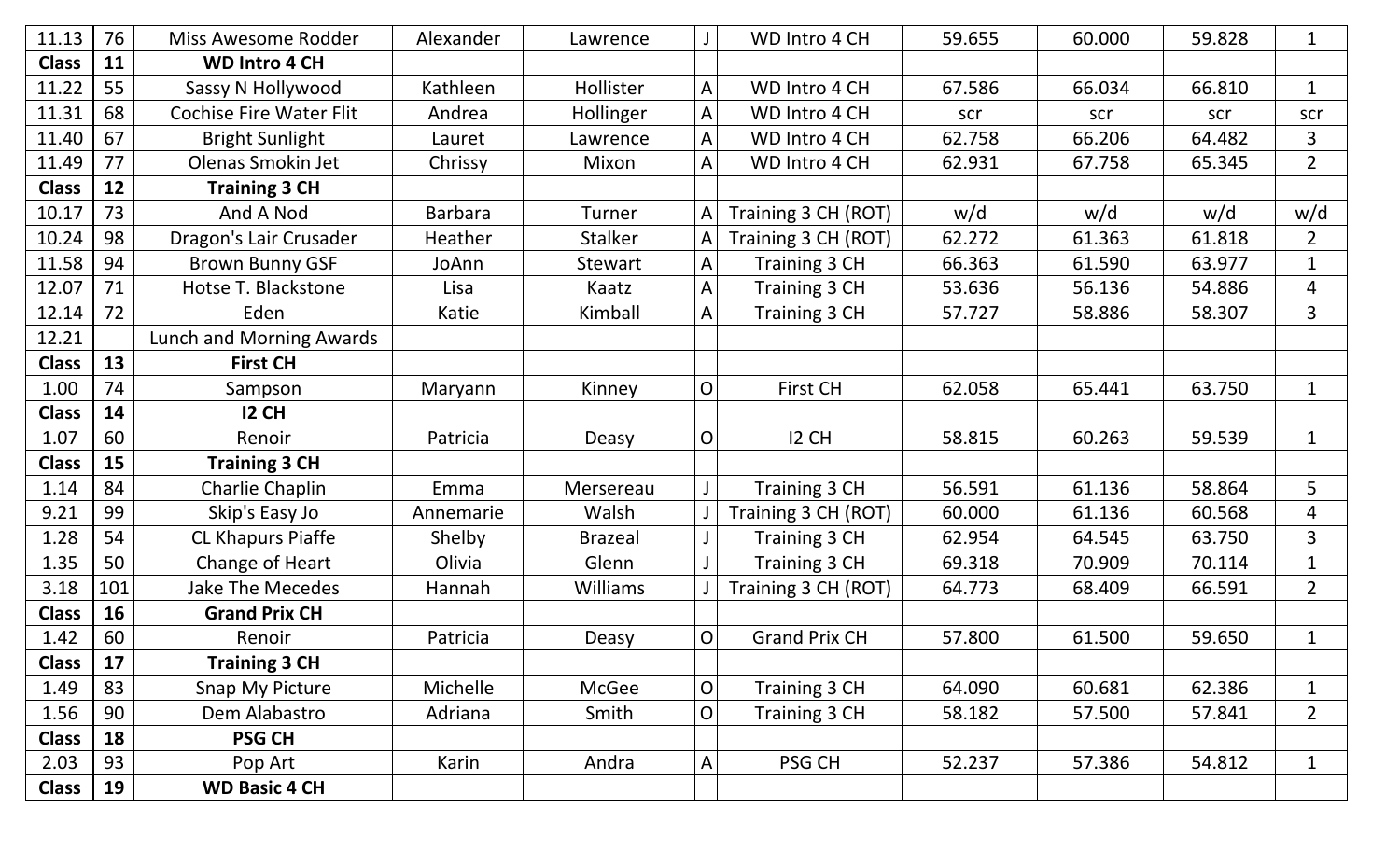| 2.10         | 66  | <b>Magic Fire Maker</b>      | Abigail        | Hill            |              | <b>WD Basic 4 CH</b> | 66.176 | 65.735 | 65.956 | $\mathbf{1}$   |
|--------------|-----|------------------------------|----------------|-----------------|--------------|----------------------|--------|--------|--------|----------------|
| 2.19         | 69  | Rooster Clarksburn           | Jayci          | Ihlenfeldt      |              | <b>WD Basic 4 CH</b> | 63.088 | 61.618 | 62.353 | $\overline{3}$ |
| 2.28         | 97  | <b>Bar C Corona Burt</b>     | Ellie          | Thompson        |              | <b>WD Basic 4 CH</b> | 67.793 | 61.470 | 64.632 | $\overline{2}$ |
| 2.37         | 102 | <b>Freckles</b>              | Savannah       | <b>Williams</b> |              | <b>WD Basic 4 CH</b> | elim   | elim   | elim   | elim           |
| 2.46         | 65  | <b>Scotch Bar Buffington</b> | Taylor         | Hammann         |              | <b>WD Basic 4 CH</b> | 60.000 | 63.382 | 61.691 | $\overline{4}$ |
| <b>Class</b> | 20  | <b>WD Basic 4 CH</b>         |                |                 |              |                      |        |        |        |                |
| 2.55         | 42  | <b>Born Debonair</b>         | Jackie         | Brotski         | $\mathsf{A}$ | <b>WD Basic 4 CH</b> | scr    | scr    | scr    | scr            |
| <b>Class</b> | 21  | <b>WD Level 2 CH</b>         |                |                 |              |                      |        |        |        |                |
| 3.25         | 91  | Party at the Ritz            | <b>Barbara</b> | Aponte          | $\mathsf{A}$ | WD Level 2 CH        | 65.938 | 65.104 | 65.521 | $\mathbf{1}$   |
| 3.34         | 85  | Abracadabra                  | Heather        | <b>Stalker</b>  | $\mathsf{A}$ | WD Level 2 CH        | 58.542 | 66.042 | 62.292 | $2^{\circ}$    |
| <b>Class</b> | 22  | <b>WD Level 3 CH</b>         |                |                 |              |                      |        |        |        |                |
| 3.43         | 100 | Apttobe Rowdyote             | Hannah         | Whray           |              | WD Level 3 CH        | 74.828 | 69.828 | 72.328 | $\mathbf{1}$   |
| <b>Class</b> | 23  | First 3 CH                   |                |                 |              |                      |        |        |        |                |
| 3.52         | 92  | Hermione                     | Shelby         | <b>Brazeal</b>  |              | First 3 CH           | 66.471 | 63.529 | 65.000 | $2^{\circ}$    |
| 3.59         | 50  | Change of Heart              | Olivia         | Glenn           |              | First 3 CH           | 70.147 | 65.882 | 68.015 | $\mathbf{1}$   |
| <b>Class</b> | 24  | First 3 CH                   |                |                 |              |                      |        |        |        |                |
| 4.06         | 94  | <b>Brown Bunny GSF</b>       | JoAnn          | <b>Stewart</b>  | A            | First 3 CH           | 62.941 | 58.676 | 60.809 | $2^{\circ}$    |
| 4.13         | 88  | Donna Gracia                 | Linda          | Scott           | A            | First 3 CH           | 62.725 | 65.147 | 63.936 | $\mathbf{1}$   |
| <b>Class</b> | 25  | <b>WD Level 1 CH</b>         |                |                 |              |                      |        |        |        |                |
| 4.20         | 82  | Briga San                    | Emily          | McClamma        |              | WD Level 1 CH        | 64.000 | 62.333 | 63.167 | $\mathbf{1}$   |
| <b>Class</b> | 26  | <b>WD Level 3 CH</b>         |                |                 |              |                      |        |        |        |                |
| 4.29         | 85  | Abracadabra                  | Heather        | <b>Stalker</b>  | $\mathsf{A}$ | WD Level 3 CH        | 62.758 | 67.793 | 65.276 | $\mathbf{1}$   |
| <b>Class</b> | 27  | Third 3 CH                   |                |                 |              |                      |        |        |        |                |
| 4.38         | 86  | <b>Battle Plan</b>           | Kirstin        | Prince          | $\mathsf{O}$ | Third 3 CH           | 60.897 | 60.512 | 60.705 | $\mathbf{1}$   |
|              |     |                              |                |                 |              |                      |        |        |        |                |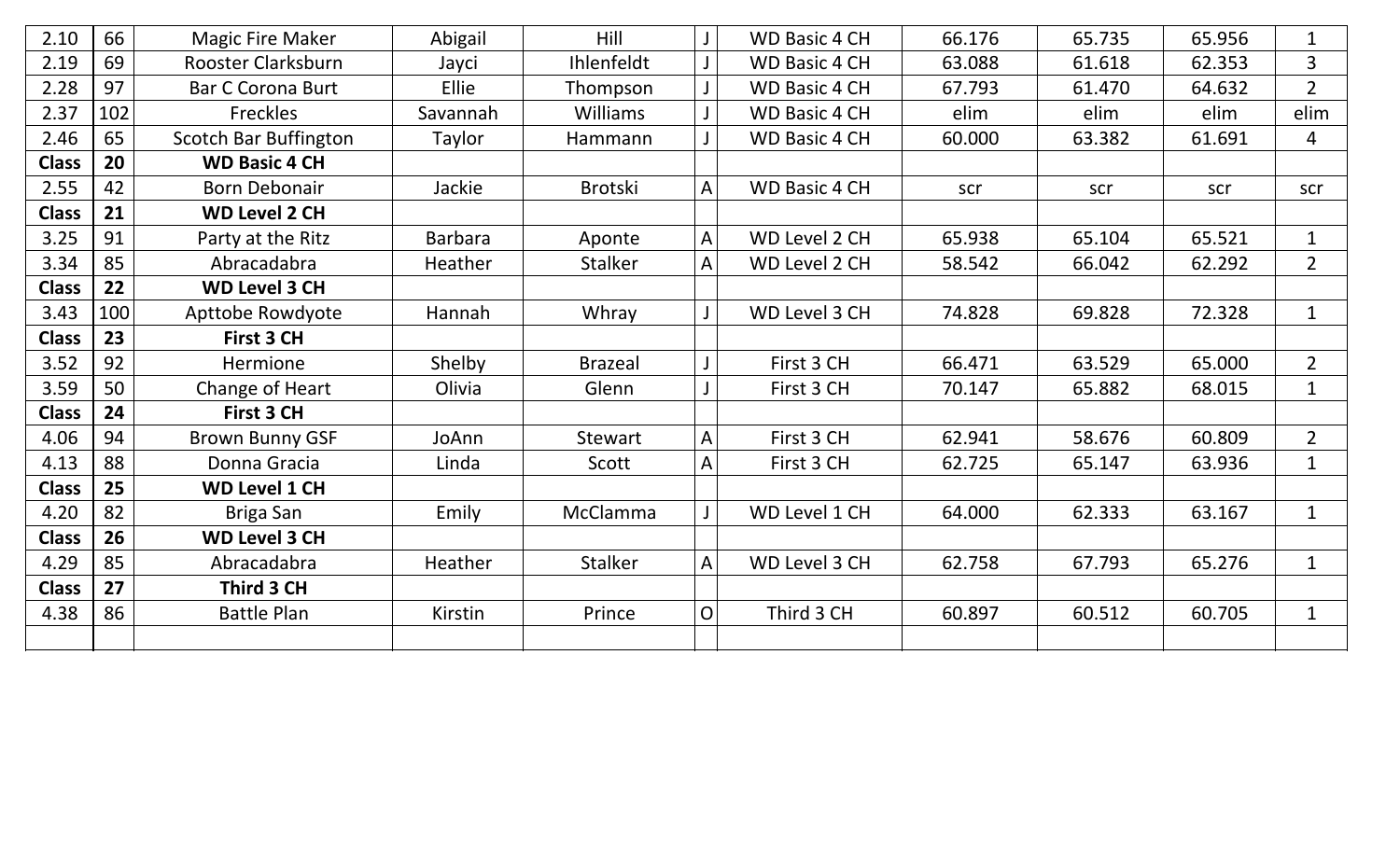|              |           | <b>Ring 2: Schooling Show Ring</b> |              | <b>Judge: Charlotte Trentelman (S)</b> |                |                  |                |                |
|--------------|-----------|------------------------------------|--------------|----------------------------------------|----------------|------------------|----------------|----------------|
| <b>Time</b>  | <b>No</b> | <b>Horse</b>                       | <b>Rider</b> | <b>Rider</b>                           |                | <b>Test</b>      | <b>Average</b> |                |
| <b>Class</b> | 28        | First 3                            |              |                                        |                |                  | Percentage     | <b>Placing</b> |
| 9.30         | 99        | Skip's Easy Jo                     | Annemarie    | Walsh                                  |                | First 3          | 57.205         | 2              |
| 9.37         | 98        | Dragon's Lair Crusader             | Heather      | <b>Stalker</b>                         | A              | First 3          | 58.823         | $\mathbf 1$    |
| <b>Class</b> | 29        | <b>Intro B</b>                     |              |                                        |                |                  |                |                |
| 9.53         | 57        | A Day at the Beach                 | Alyssa       | <b>Byrne</b>                           | A              | Intro B          | 60.937         | $\overline{2}$ |
| 10.00        | 79        | <b>Patent Pending</b>              | Pam          | Dent                                   | Α              | Intro B Q        | 59.968         | 3              |
| 10.07        | 87        | A Dash of Class                    | Kirstin      | Prince                                 | O              | Intro B          | 67.500         | 1              |
| <b>Class</b> | 30        | <b>Training 2</b>                  |              |                                        |                |                  |                |                |
| 10.14        | 81        | Allegro                            | Alayia       | Maxwell                                | $\mathsf{O}$   | Training 2       | 61.346         | $\overline{2}$ |
| 10.21        | 83        | Snap My Picture                    | Michelle     | <b>McGee</b>                           | O              | Training 2       | 68.076         | $\mathbf 1$    |
| <b>Class</b> | 31        | <b>WD Intro 1</b>                  |              |                                        |                |                  |                |                |
| 9.44         | 58        | Miss Blaze Pumpkin                 | Carrie       | Damato                                 | O              | WD Intro 1 (ROT) | 59.642         | $\mathbf{1}$   |
| 10.28        | 59        | Abandarado de Moja                 | Carrie       | Damato                                 | O              | WD Intro 1       | 59.107         | $\overline{2}$ |
| <b>Class</b> | 32        | <b>WD Intro 3</b>                  |              |                                        |                |                  |                |                |
| 10.37        | 68        | <b>Cochise Fire Water Flit</b>     | Andrea       | Hollinger                              | A              | WD Intro 3       | scr            | scr            |
| 10.46        | 67        | <b>Bright Sunlight</b>             | Lauret       | Lawrence                               | A              | WD Intro 3       | 62.291         | $\overline{2}$ |
| 10.55        | 77        | Olenas Smokin Jet                  | Chrissy      | Mixon                                  | A              | WD Intro 3       | 66.041         | $\mathbf 1$    |
| <b>Class</b> | 33        | <b>BN Test B</b>                   |              |                                        |                |                  |                |                |
| 11.04        | 56        | <b>BringBackTheMagic</b>           | Andrea       | <b>Burros</b>                          | A              | <b>BN Test B</b> | 56.500         | $\mathbf{1}$   |
| <b>Class</b> | 34        | <b>Training 3 Q</b>                |              |                                        |                |                  |                |                |
| 11.11        | 72        | Eden                               | Katie        | Kimball                                | A              | Training 3 Q     | 63.181         | $\mathbf{1}$   |
| <b>Class</b> | 35        | Third 1                            |              |                                        |                |                  |                |                |
| 11.18        | 30        | Forrest                            | Kate         | Johnson-Bergman                        | $\overline{A}$ | Third 1          | 60.757         | $\mathbf 1$    |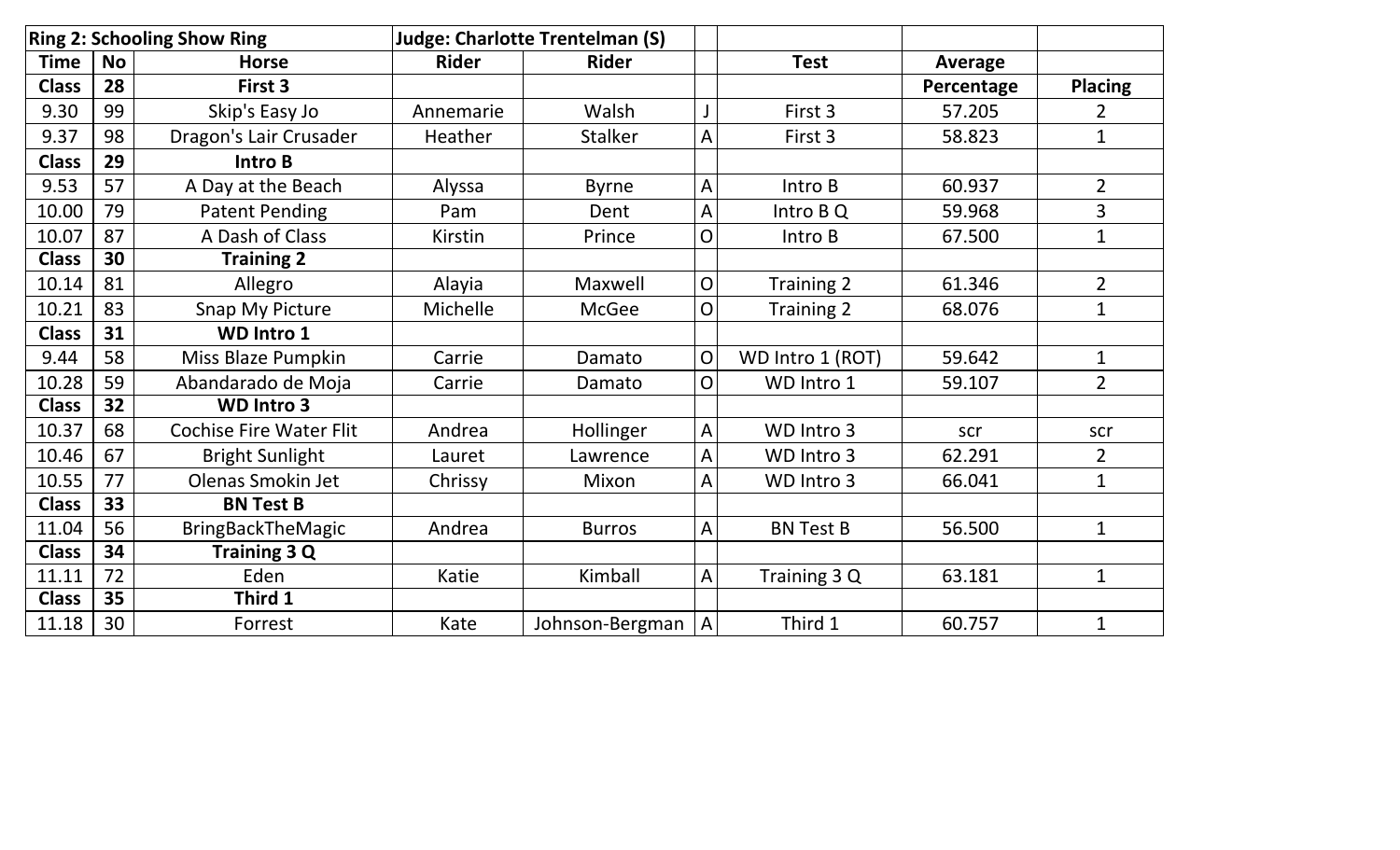| <b>Class</b> | $\overline{36}$ | <b>Intro A</b>               |              |               |              |                   |        |                |
|--------------|-----------------|------------------------------|--------------|---------------|--------------|-------------------|--------|----------------|
| 11.39        | 87              | A Dash of Class              | Kirstin      | Prince        | $\mathsf{O}$ | Intro A           | 63.437 | $\overline{3}$ |
| 11.46        | 57              | A Day at the Beach           | Alyssa       | <b>Byrne</b>  | A            | Intro A           | 57.812 | 5              |
| 11.53        | 62              | <b>Sheza Diversify</b>       | Hope         | Greig         | A            | Intro A           | 70.000 | 1              |
| 12.00        | 95              | Leon                         | Mary         | Teter         | A            | Intro A           | 60.000 | 4              |
| 12.07        | 27              | Any Given Day                | Heather      | Ledford       | A            | Intro A           | scr    | scr            |
| 12.14        | 63              | <b>SVS Patriots Wildfire</b> | <b>Ellie</b> | Klavon        |              | Intro A           | 65.000 | $\overline{2}$ |
| <b>Class</b> | 37              | <b>Training 1</b>            |              |               |              |                   |        |                |
| 1.00         | 56              | <b>BringBackTheMagic</b>     | Andrea       | <b>Burros</b> | A            | Training 1        | 60.217 | $\overline{3}$ |
| 1.07         | 64              | Ridgemont's HydeNGoSeek      | <b>Terry</b> | Martin        | A            | Training 1        | scr    | scr            |
| 1.14         | 80              | Bailey's Irish Cream         | Tammy        | Slater        | $\mathsf{A}$ | Training 1        | 65.174 | $\mathbf 1$    |
| 1.21         | 75              | Antarious                    | Caroline     | Ledford       |              | Training 1        | 64.340 | $\overline{2}$ |
| <b>Class</b> | 38              | <b>WD Intro 4 Q</b>          |              |               |              |                   |        |                |
| 1.28         | 77              | Olenas Smokin Jet            | Chrissy      | Mixon         | $\mathsf{A}$ | WD Intro 4Q       | 66.035 | $\mathbf 1$    |
| <b>Class</b> | 39              | Intro C                      |              |               |              |                   |        |                |
| 1.37         | 62              | <b>Sheza Diversify</b>       | Hope         | Greig         | A            | Intro C           | 66.250 | $\overline{2}$ |
| 1.44         | 81              | Allegro                      | Alayia       | Maxwell       | $\mathsf{O}$ | Intro C           | 68.500 | $\mathbf{1}$   |
| <b>Class</b> | 40              | <b>WD Basic 2</b>            |              |               |              |                   |        |                |
| 1.51         | 76              | Miss Awesome Rodder          | Alexander    | Lawrence      |              | <b>WD Basic 2</b> | 60.056 | $\mathbf 1$    |
| <b>Class</b> | 41              | First 1                      |              |               |              |                   |        |                |
| 1.58         | 71              | Hotse T. Blackstone          | Lisa         | Kaatz         | A            | First 1           | 59.815 | $\mathbf 1$    |
| <b>Class</b> | 42              | <b>Training 2</b>            |              |               |              |                   |        |                |
| 2.05         | 84              | Charlie Chaplin              | Emma         | Mersereau     |              | Training 2        | 68.846 | $\mathbf{1}$   |